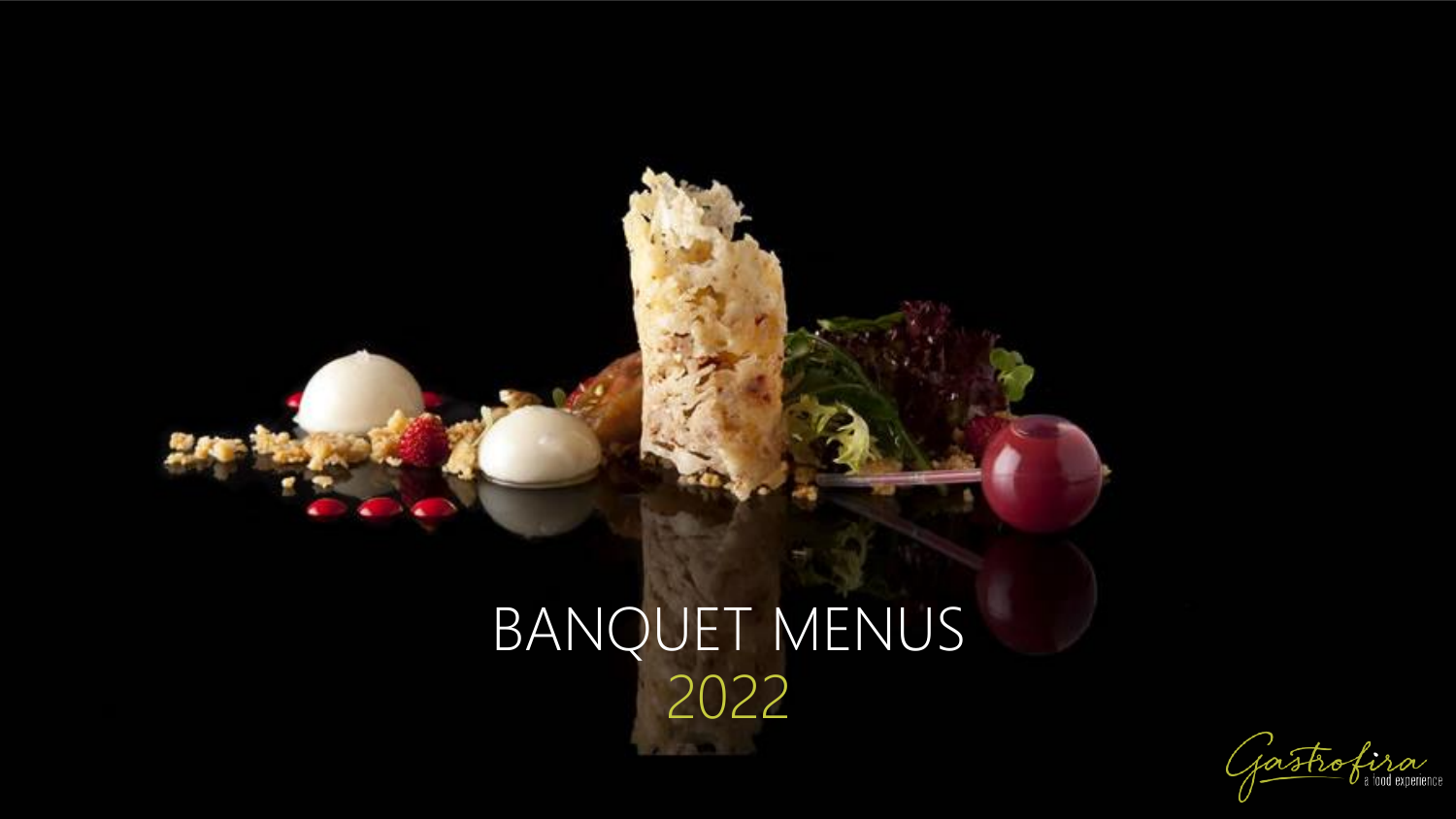# APPETIZERS



### Appetizer A

Chips with lemon and pepper

Drinks: Minerals waters, fruit juice and cava Brut Nature

### Appetizer B

Shavings of Iberian ham D.O. Dehesa de Extremadura Salmon dice with coconut and passion fruit Olives spheres with citrus

Drinks: Minerals waters, fruit juice and cava Brut Nature

**Price per person: 8,90 €**

# Appetizer C

Shavings of Iberian ham D.O. Dehesa de Extremadura Pitted Gordal olives with citrus Tomatoes and mozzarella skewer with aromatic herbs Corvina ceviche with mandarin and mango Veggie croquette duo: Hummus/Sweet potato

Drinks: Minerals waters, fruit juice and cava Brut Nature

**Price per person: 18,30 €**

**CELLAR** Mineral waters, juices and cava

Prices do not include VAT

**Price per person: 14,10 €**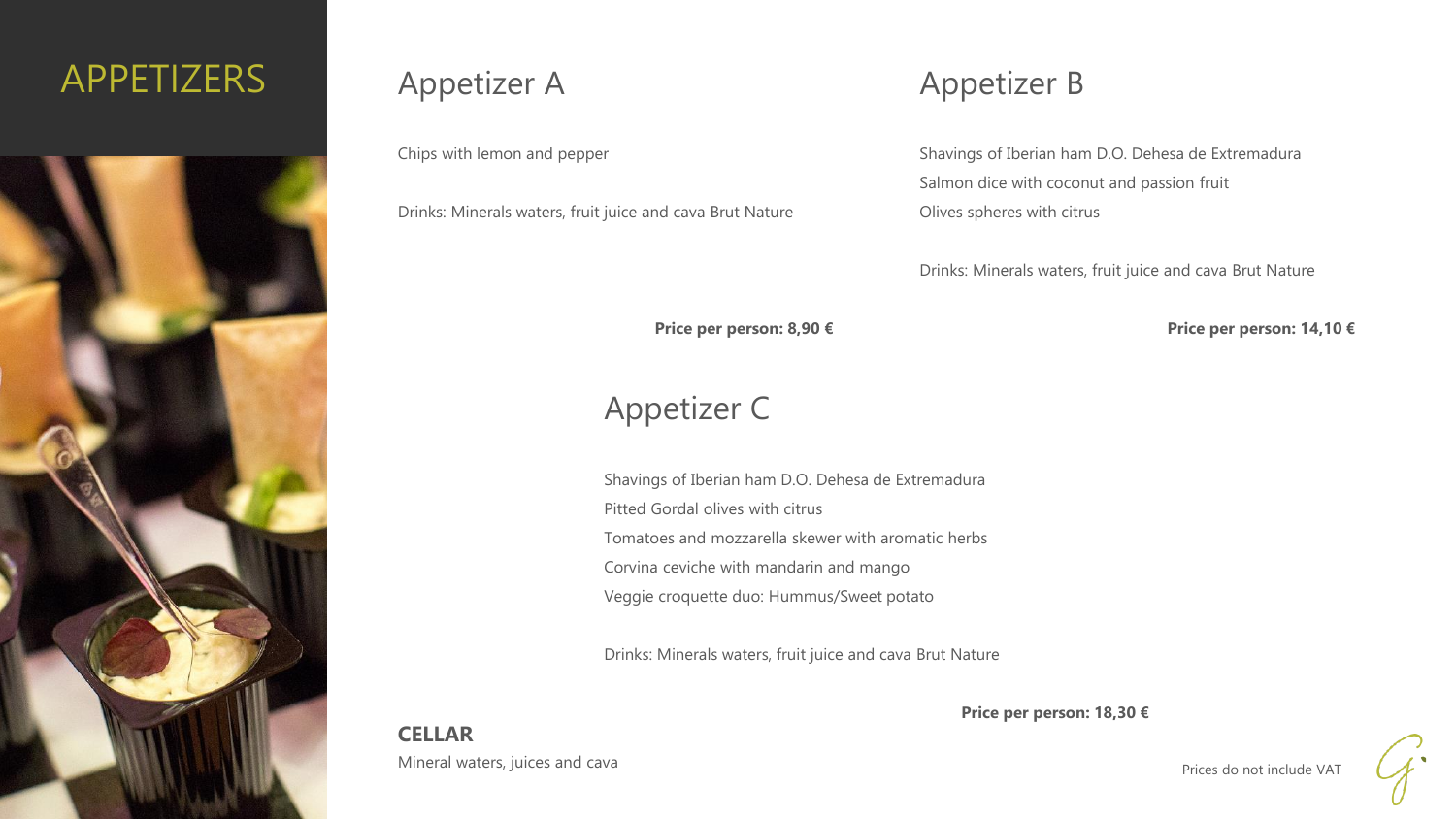# OPTION A **COLD STARTERS**

Timbale of vegetables and buffalo mozzarella with dried tomatoes Greek salad with feta cheese, beets, Kalamata olives and pomegranate Quinoa salad with vegetables and prawns Duck salad with sweet potato confit, kale, ginger and pear

#### **MAIN COURSE**

Duck confit with vegetales (Lactose free)

Seabream with citrus sauce and carrot timbale Free-range chicken and truffle cannelloni with mushroom bechamel and parmesan cheese Chicken tournedó with Catalan sauce and nuts (Lactose free)

#### **DESSERTS**

Glass of tropical fruit ceviche with lime and coconut air

Fresh fruit mosaic

Ivore white chocolate and vanilla crocanti with almond and caramel Guanaja chocolate, bread and olive olil XXI century style

#### **CELLAR**

Mineral waters, soft drinks, beers, white wine, red wine, cava Coffees, teas and infusions

Choose from the following options for the whole group:

- one starter
- one main course
- one dessert

**Price per person ( menu option A ): 69,50€**

Prices without VAT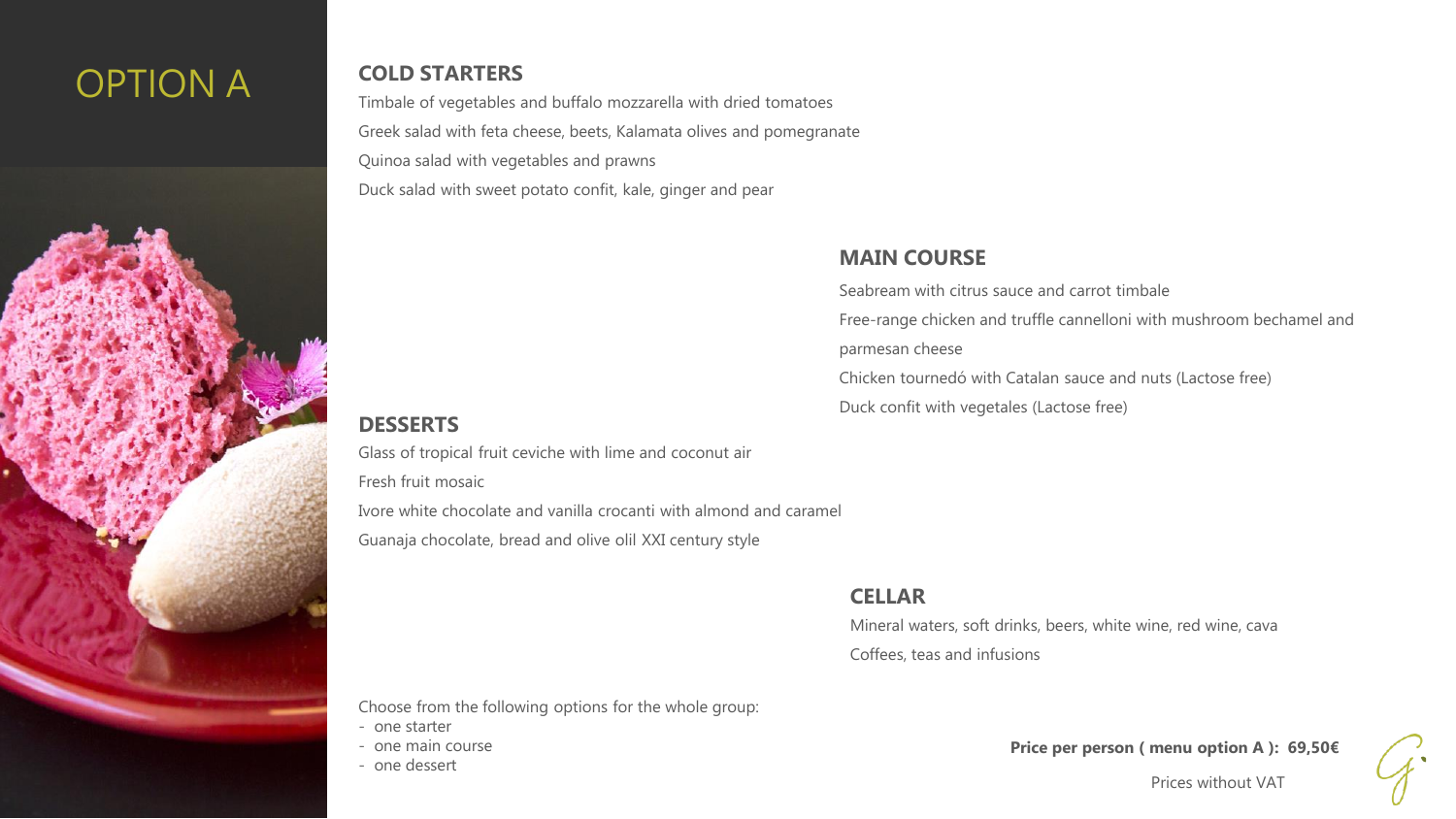# OPTION B

#### **STARTERS**

Crudités salad with vegetables and micro sprouts Vegetable garden with lentils hummus and vegetable chips Coconut and apple soup with prawns, asparagus and porcini Cold cod salad with tomato sauce and beans Tuna tataki on quinoa salad with fruits and seaweed Km 0 tomatoes salad with tuna belly and olives in textures Duck salad with sweet potato confit, kale, ginger and pear Angus beef carpaccio with pickles, strawberries and Idiazábal cheese

#### **DESSERTS**

Light passion fruit with mango and violets Just chocolate Caramel and apple braised mousse with light chocolate soup Vanilla millefeuille with crispy milk chocolate and almonds

Choose from the following options for the whole group:

- one starter
- one main course
- one dessert

#### HOT STARTERS (with supplement of 3€) Lobster bisque with crayfish and black garlic emulsion

#### **MAIN COURSE**

Grilled local vegetables with vegetable protein Grilled hake with pea textures and saffron sauce Turbot with romescada, crayfish and asparagus mousseline Beef tenderloin with foie sauce, potato gratin and mini peppers Beef tenderloin on aubergines with miso, vegetables and oriental sauce Mellow beef with pumpkin gratin and sautéed chestnuts and fruits Timbale of oxtail and octopus with fennel and apple gratin Lamb staw with gravy sauce, fresh tomato sauce and sautéed mushrooms

#### **CELLAR**

Mineral waters, soft drinks, beers, white wine, red wine, cava Coffees, teas and infusions

**Price per person ( menu option B ): 75,50€**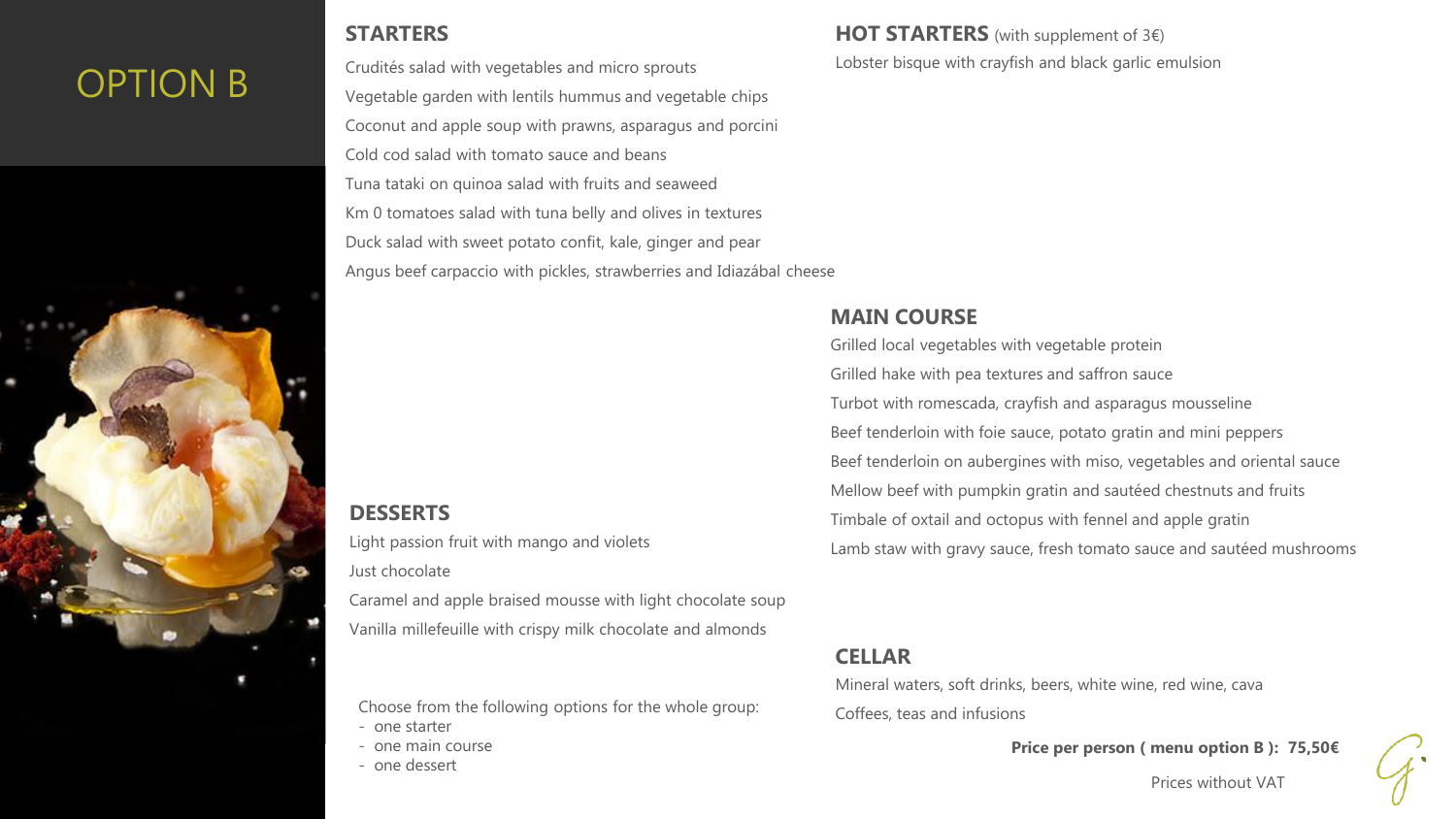# OPTION C

#### **COLD STARTERS**

Prawn carpaccio with sour touches and curry Lobster salad with citrus and avocado hummus

Terrine of foie gras with cereal bread, spices and sweet nuances

#### **HOT STARTERS** (supplement of 4€)

Scallops and candied pork jowl on celery puree with basil oil

#### **MAIN COURSE**

Monkfish on cuttlefish stew and seafood sauce

Grilled seabream with leek and potato stew, cockles and touches of the sea Boneless duck confit with orange and carrot textures

#### **DESSERTS**

White chocolate mousse, Bourbon vanilla and creamy raspberry Mojito: Lemon lime and mint mousse with cocktail sphere Chocolate and sponge cake mousse with rum and hot coffee soup

#### **CELLAR**

Choose from the following options for the whole group:

- one starter
- one main course
- one dessert

Mineral waters, soft drinks, beers, white wine, red wine, cava Coffees, teas and infusions

**Price per person ( menu option C ): 83,50€**

Prices without VAT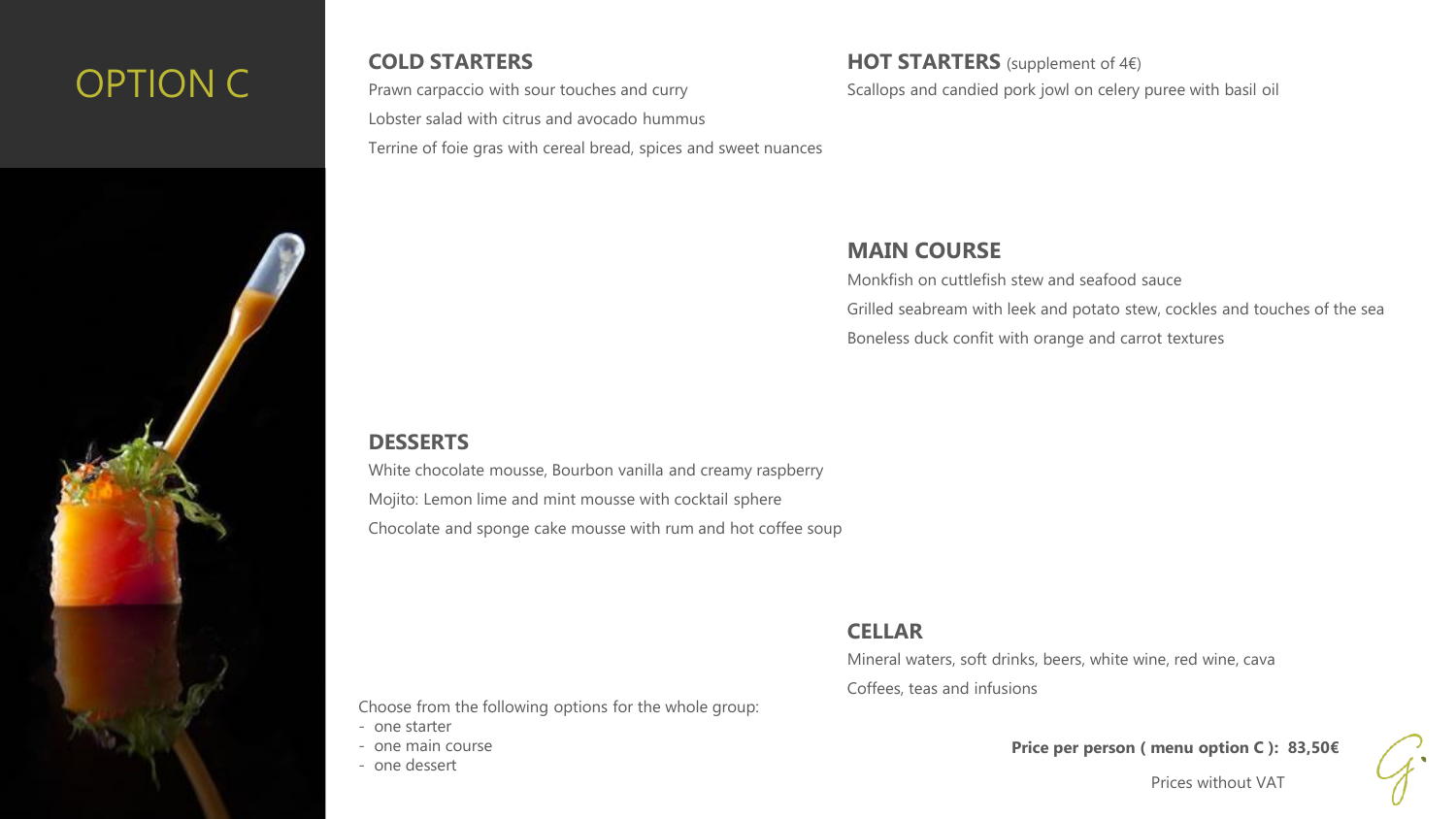# **CELLAR** SUPPLEMENT



### **CELLAR INCLUDED**

**Cellar included in menus A, B and C**



Jardins Blancs, D.O. Empordà 2019 3 Finques, D.O. Empordà 2018 Brut Reserva, D.O. Cava **CELLAR PREMIUM** 

### **CELLAR MEDIUM Supplement per person: 2,50€**



Ciconyes Blanc, D.O. Empordà, 2019 Etnic, D.O. Montsant, 2015

Stars Brut&Brut, D.O. Cava

# **Supplement per person: 4,00€**



Casa Vella D'Espiells, D.O. Penedès, 2014 Miranda, D.O. Penedès 2010

Essential, D.O. Cava, 2016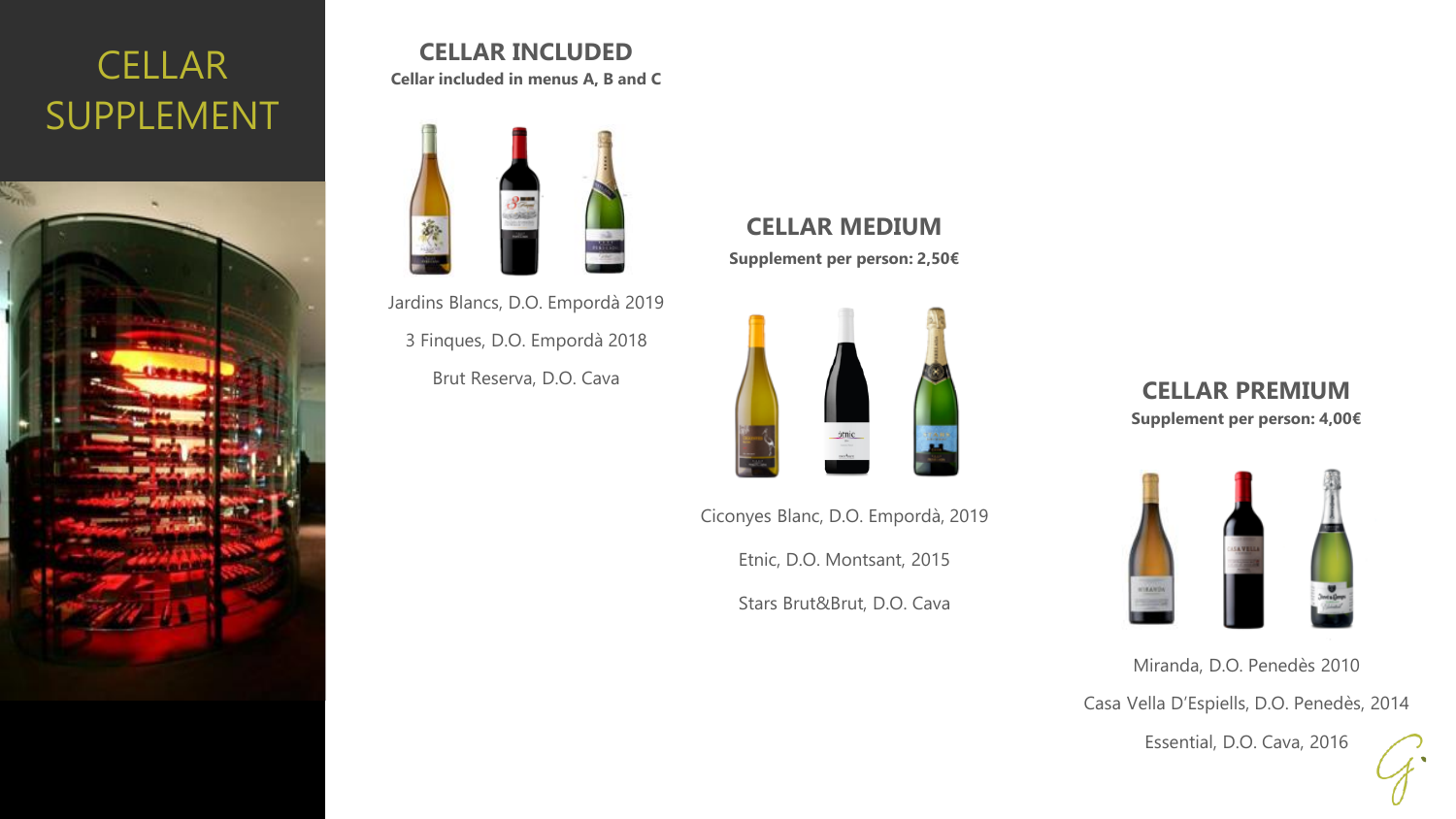# FURNITURE





Tablecloths included in menu A and B





Tablecloths included in menu B and C



Chair options included included in menu A and B









Chair options included in menu C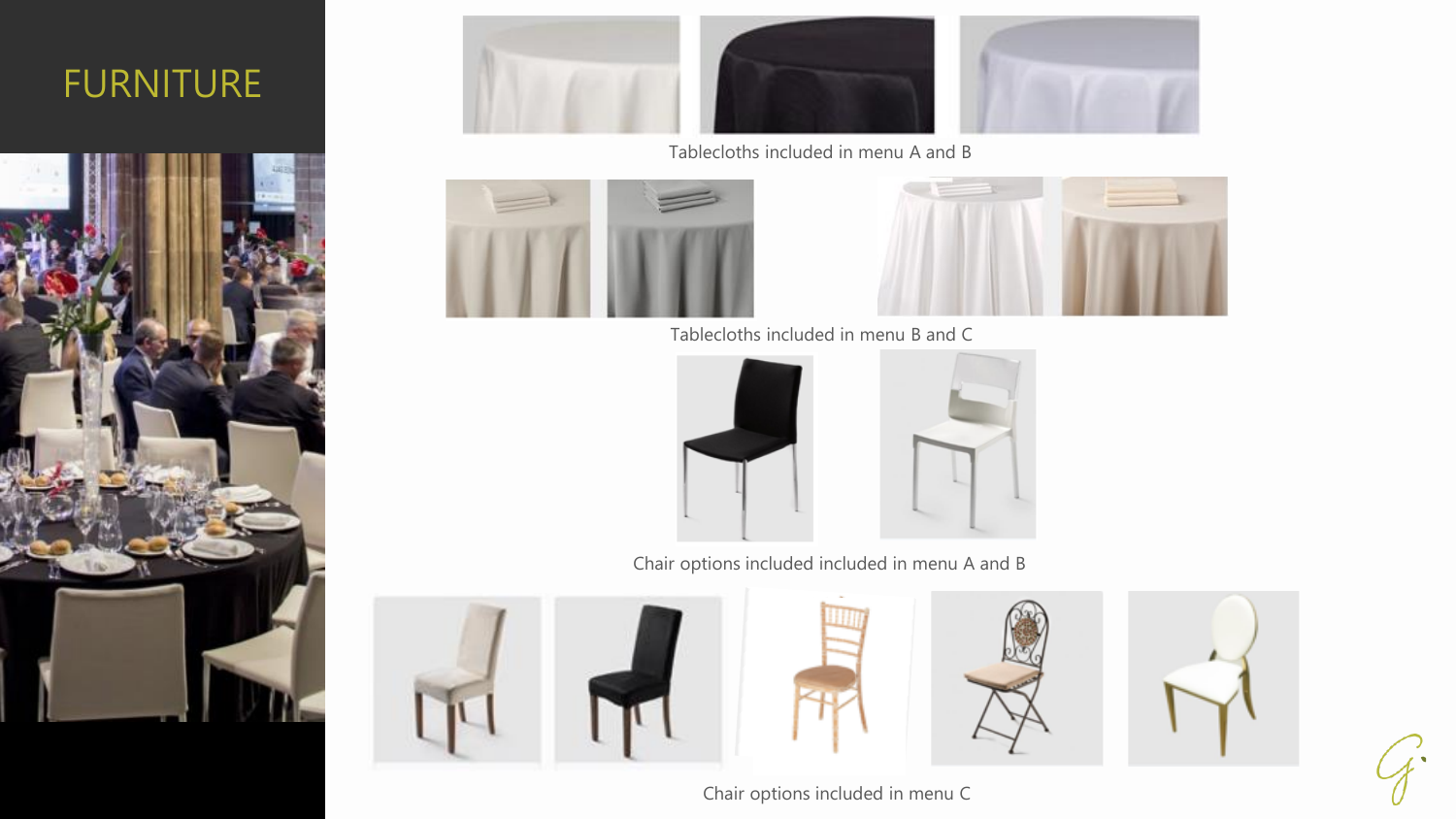# OPEN BAR SERVICE 2022



ofira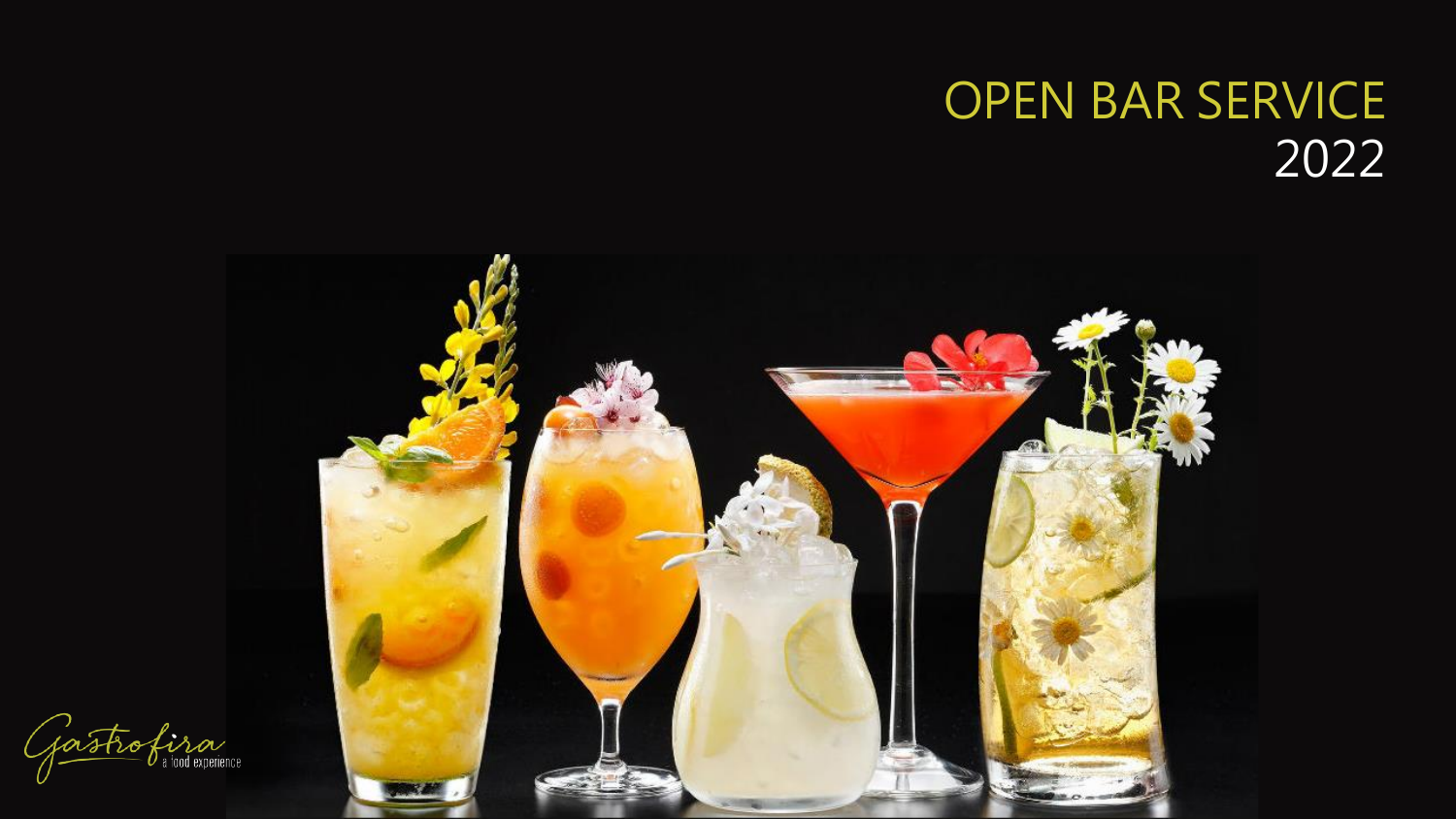# OPEN BAR **SERVICE**



### **Open Bar - Medium**

Waters, soft drinks, juices

International and national beers

Long drinks: Vodka: Finlandia / Eristoff Whisky: Ballantines / Jhonnie Walker Gin: Beefeter / Bombay Saphire Rom: Brugal / Havana 3 y.o.

### **Open Bar - Premium**

Waters, soft drinks, juices, energetic drinks, premium tonics

International and national beers

Long drinks: Vodka: Grey Goose / Moskovskaya Whisky: Johnnie Walker Black Label / Glenfiddich 12 y.o. Gin: Citadelle / Bulldog Rom: Matusalen / Pampero

**Price per person 1st hour: 15,00€ Price per person per hour from the 2nd hour: 11,00€** **Price per person 1st hour: 19,50€ Price per person per hour from the 2nd hour: 15,50€**

## **Collation**

Option A Trio of warm sandwiches: Iberian cured ham and Emmental, Mallorcan sausage and mozzarella and foie-gras with truffle

**Price per person: 5,50€ +IVA** 

Option B Hot chocolate with finger-shaped cake (For dipping in hot chocolate)

Option C Mobile panel with candies that would be set at the middle of the ballroom **Price per person: 4,30€ +IVA** 

**Price per person: 3,30€ +IVA**

Prices do not include VAT